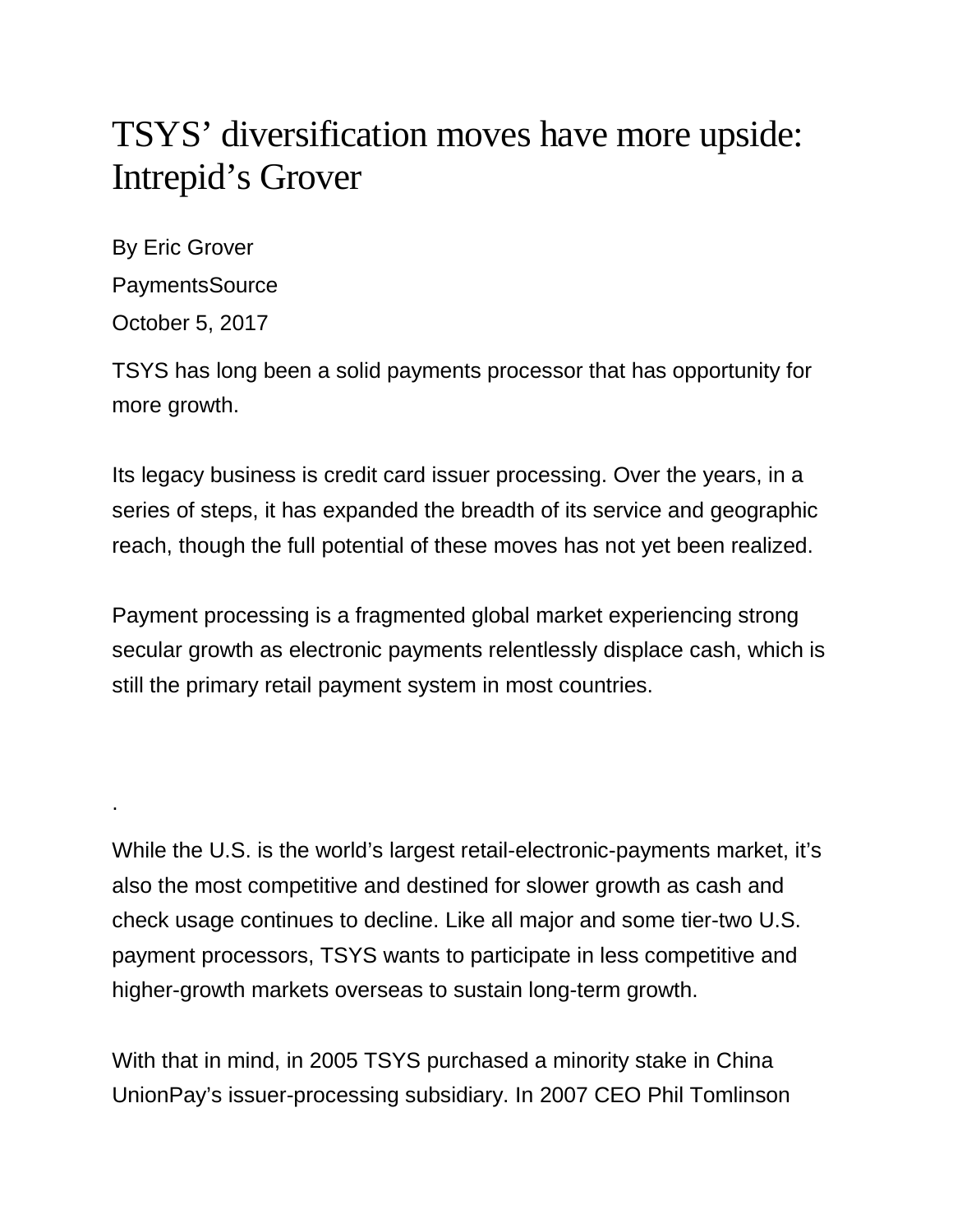gushed to investors, "We are very excited about the long-term prospects in [China."](https://seekingalpha.com/article/50996-total-system-services-q3-2007-earnings-call-transcript?part=single) Yet many (most) have run aground on the ballyhooed China opportunity's shoals. The idea of a processing joint venture in the explosive-growth Chinese payments market was to bolster growth and international reach. But this joint venture using CUP software is a dead end. TSYS has a minority stake. It can't get control. And there's only one potential buyer, CUP.

In 2006 TSYS acquired Card Tech, a fledgling prepay third-party processor and a leading provider of card management software in emerging markets, markets that TSYS was challenged to develop.

The processor picked up 190 primarily software-licensing clients and kept the Prime brand, adding "TS." While there's tension between processing and licensing business models, Card Tech's scrappy and enterprising culture could have infected the mother ship and emerging markets might have become a major contributor. But it hasn't panned out yet.

In 2010, during the financial crisis, when many banks were looking to shed noncore assets, TSYS crossed the acquiring Rubicon, in two steps buying First National Bank of Omaha's acquiring business.

A global payment processing land grab is underway. Banks continue to spin off payment processing assets. Given a desire to grow acquiring and international share, it's surprising and disappointing that TSYS hasn't scooped up acquiring businesses abroad.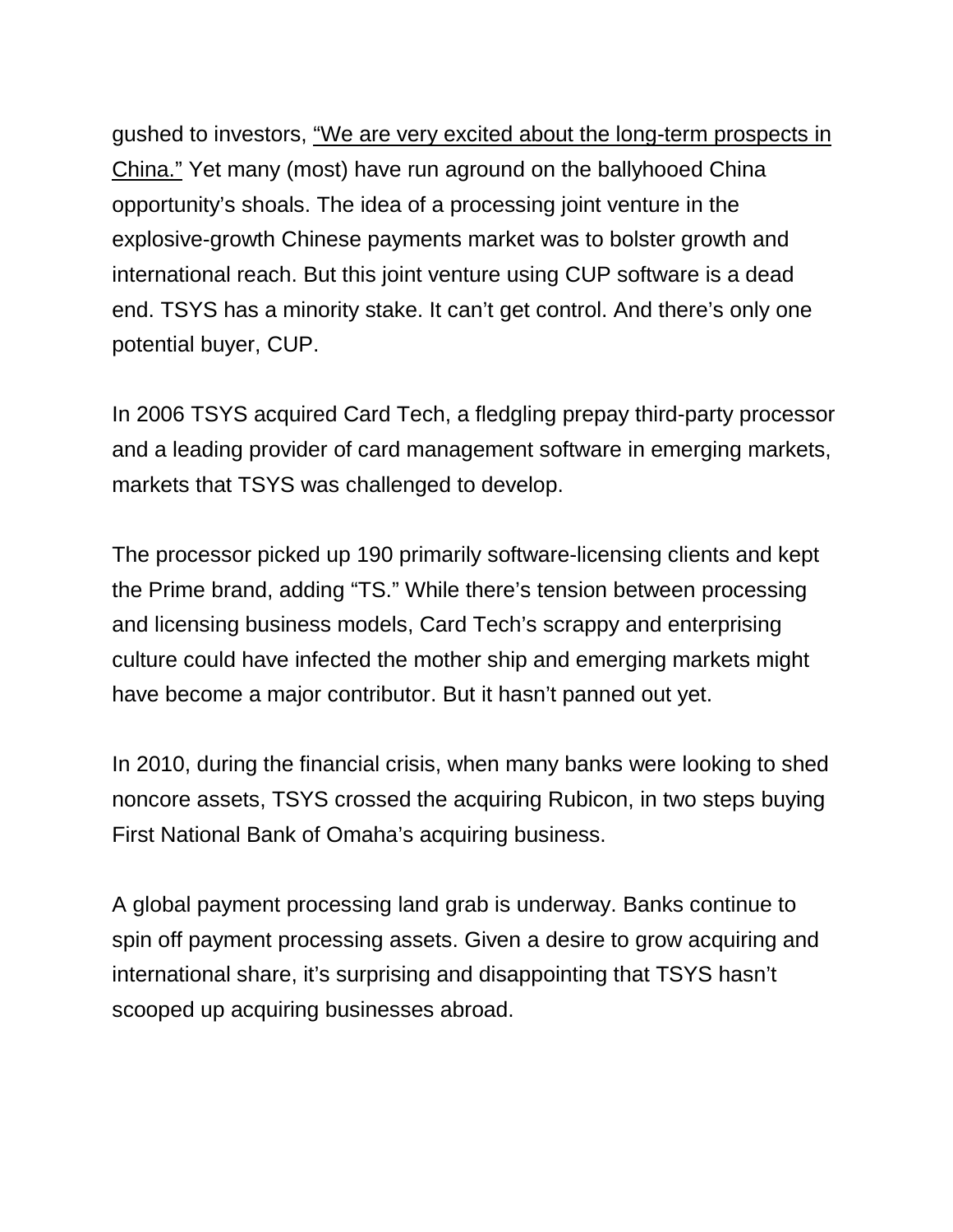In 2013 the Columbus, Ohio, processor bought the prepay specialist Netspend to boost U.S. growth. Unfortunately, it's an awkward fit. TSYS' core businesses and competencies are commercial processing. Netspend is a consumer business, albeit relying heavily on distribution partners.

In 2014 TSYS divested its issuer-processing and point of sale terminal services ventures in Japan. Like China, albeit for different reasons, Japan is a cul-de-sac. It's the Galapagos of payments markets. Whether one is successful there isn't relevant elsewhere.

Perhaps TSYS' most successful moves abroad have come in its comfort zone, through organic processing growth with large credit card issuers in mature, safe markets such as Canada, the United Kingdom, Ireland and the Netherlands. Issuer processing is a nice though not particularly sexy business, enjoying enviable operating leverage with significant fixed delivery-system costs and variable account and transaction fees, five- to seven-year contractual commitments, and high renewal rates. The principal negative is buyers are large, sophisticated, and demanding financial institutions. They have alternatives and typically extract fee concessions on renewal.

And some key executives have left quickly. Initially, First National's Diana Mehochko remained president of the business. She left after a year. Total Systems then recruited a BofA Merchant Services alum, Mark Pyke, to run acquiring. He left in 2016 when TSYS purchased the acquirer Transfirst.

At the acquisition was announced, Transfirst CEO John Schlonksy declared, "I can tell you firsthand from my interaction with TSYS and,